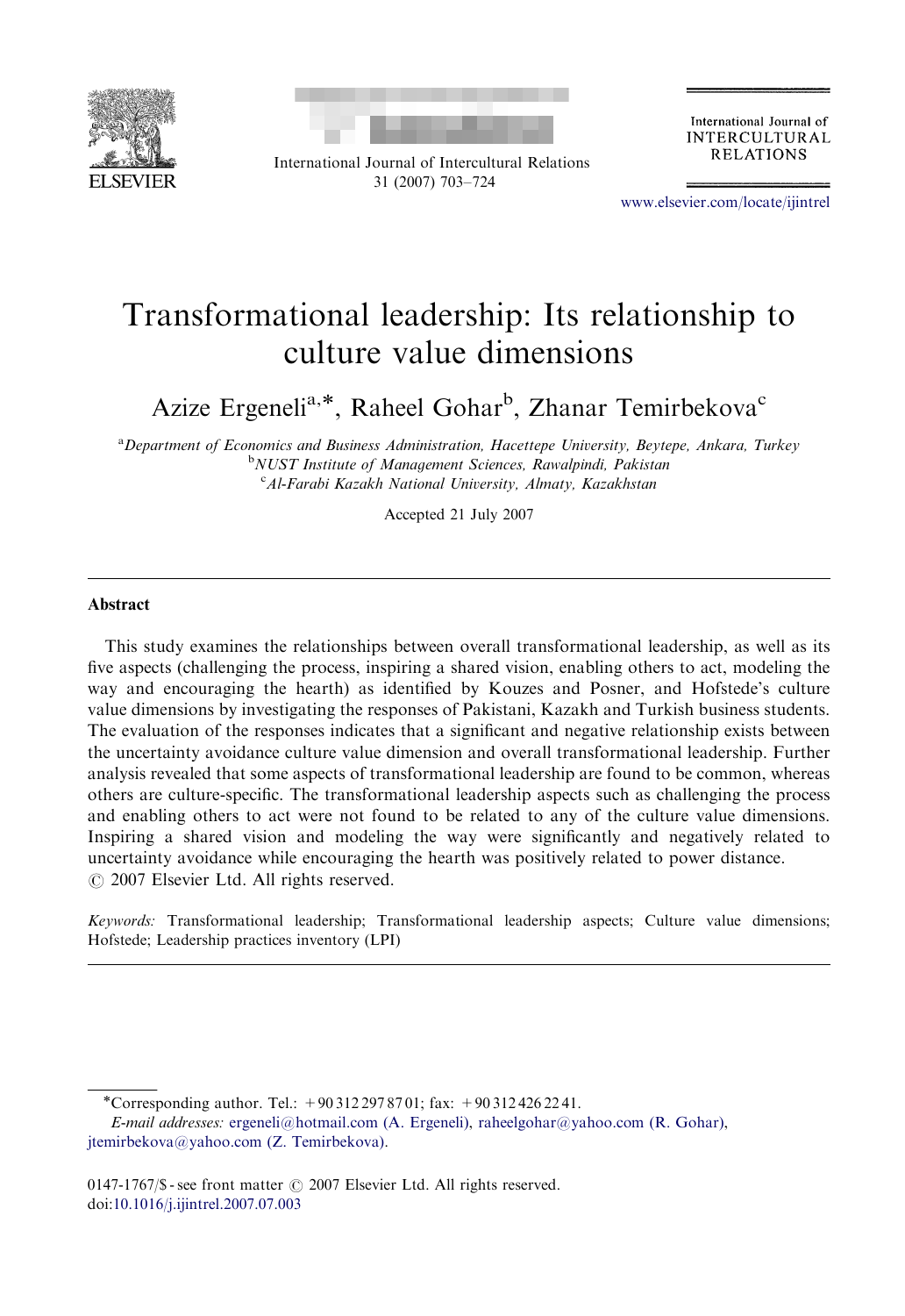## 1. Introduction

Considerable research on leader behavior has been done in a variety of disciplines and in recent years, scholars and practitioners have increasingly focused on the emotional and symbolic aspects of leadership ([Zagorsek, 2004\)](#page--1-0). These aspects are built around similar leader behavior and are called as ''neocharismatic theories'' [\(House](#page--1-0) & [Aditya,](#page--1-0) [1997](#page--1-0)), or simply ''transformational theories''. This new leadership theory expands the role of the charismatic leader who has considerable emotional appeal to followers and great power over them. Transformational leaders increase their followers' self-efficacy, which is an important motivational construct increasing followers' belief in their capability to organize and execute the actions required to attain a given goal ([Shamir,](#page--1-0) [House, & Arthur, 1993\)](#page--1-0). In fact, it is generally accepted in transformational leadership that leaders persuade other members of the organization to provide support for the innovation [\(Hofstede, 2001](#page--1-0)). Transformational leadership theories seem to be the most advanced in the sense that they expand the scope of leadership theory by recognizing the importance of symbolic, emotional and highly motivating behaviors that appeal to follower's minds and hearts and account for results over and above ordinary leadership.

Transformational leadership principles appear first in the work of [Weber \(1923/1963\)](#page--1-0) on charismatic leadership. Then, [Burns \(1978\)](#page--1-0) specified the distinction between transactional leaders who attempt to satisfy the current needs of followers by focusing attention on exchanges and transformational leaders who attempt to raise the need of followers and promote dramatic changes of individuals, groups, or organizations for the first time in 1978 ([Yammarino & Bass, 1990](#page--1-0)).

[Bass \(1997\)](#page--1-0) asserts that as transformational leadership is universally effective across cultures, this century's dominant workforce consists of knowledgeable employees who need the envisioning and empowering which transformational leaders can provide. With increasing globalization, it is quite understandable that common technological imperatives, common industrial logic, and global technologies and institutions serve to harmonize management practices [\(Zagorsek, 2004](#page--1-0)). Therefore, global managers need universally valid leadership theories and principles that transcend cultures. Thus, it is expected that there will be some similarities in beliefs regarding effective leaders' behavior across cultures. However, some studies in many different societies show that transformational leadership is closer to perceptions of ideal leadership ([Bass & Avolio, 1990](#page--1-0)), and some writers claim that there are universal tendencies in leadership, which support the culture-universal position ([Bass](#page--1-0) [& Avolio, 1993\)](#page--1-0). On the other hand, many researchers support the argument that the application of leadership theories may differ around the world and theories developed in the United States are limited in their applicability to other cultures [\(Hofstede, 1980, 1993;](#page--1-0) [Smith & Peterson, 1988\)](#page--1-0).

In some studies, partial evidence was found for transformational leadership universality ([Den Hartog, House, Hanges, Ruiz-Quintanilla,](#page--1-0) & [Dorfman, 1999](#page--1-0); [Posner & Harder,](#page--1-0) [2002](#page--1-0); [Zagorsek, Marko,](#page--1-0) & [Stanley, 2004](#page--1-0)). Thus, some researchers suggest that leadership is both a universal and a culture-specific phenomenon ([Bass, 1997;](#page--1-0) [Dorfman & Howell,](#page--1-0) [1997](#page--1-0); [Peterson & Hunt, 1997\)](#page--1-0). [House, Wright, and Aditya \(1997\)](#page--1-0) asserted that there are some universal leadership phenomena but that there are also differences in culturally approved implicit theories of leadership. According to the GLOBE's project, each culture develops its own culturally implicit theory (CLT) of leadership. In summarizing their